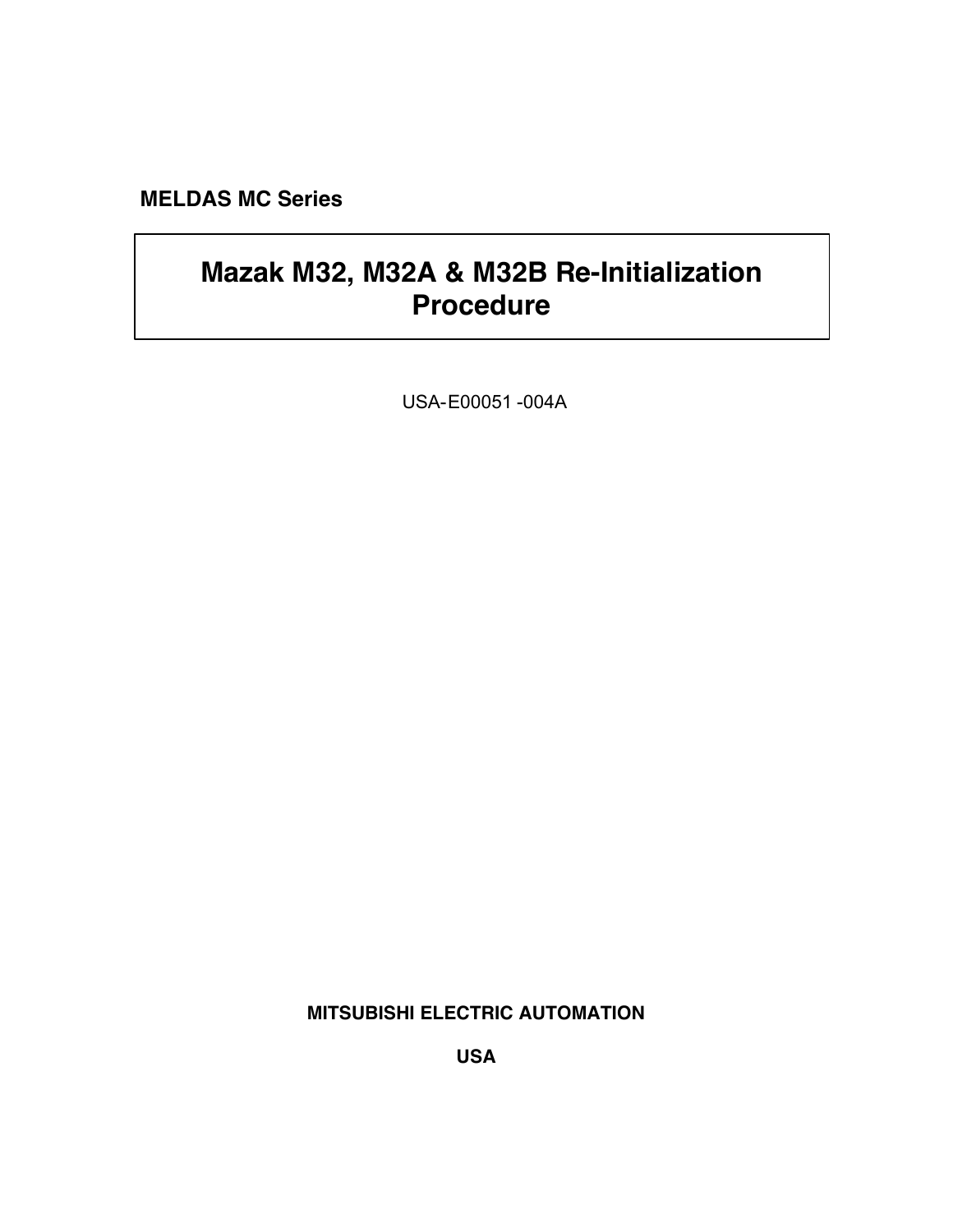## **List of Past Revisions**

| $\frac{\text{Suffix}}{\text{min}}$ | <b>Date of Revision</b> | <b>Detail</b>                               |
|------------------------------------|-------------------------|---------------------------------------------|
|                                    | 9/21/99                 | First edition created                       |
| $\overline{A}$                     | 12/9/99                 | Added an important extra measure to Step 4. |
|                                    |                         |                                             |
|                                    |                         |                                             |
|                                    |                         |                                             |
|                                    |                         |                                             |
|                                    |                         |                                             |
|                                    |                         |                                             |
|                                    |                         |                                             |
|                                    |                         |                                             |
|                                    |                         |                                             |
|                                    |                         |                                             |
|                                    |                         |                                             |
|                                    |                         |                                             |
|                                    |                         |                                             |
|                                    |                         |                                             |
|                                    |                         |                                             |
|                                    |                         |                                             |
|                                    |                         |                                             |
|                                    |                         |                                             |
|                                    |                         |                                             |
|                                    |                         |                                             |
|                                    |                         |                                             |
|                                    |                         |                                             |
|                                    |                         |                                             |
|                                    |                         |                                             |
|                                    |                         |                                             |
|                                    |                         |                                             |
|                                    |                         |                                             |
|                                    |                         |                                             |
|                                    |                         |                                             |
|                                    |                         |                                             |
|                                    |                         |                                             |
|                                    |                         |                                             |
|                                    |                         |                                             |
|                                    |                         |                                             |
|                                    |                         |                                             |
|                                    |                         |                                             |
|                                    |                         |                                             |
|                                    |                         |                                             |
|                                    |                         |                                             |
|                                    |                         |                                             |
|                                    |                         |                                             |
|                                    |                         |                                             |
|                                    |                         |                                             |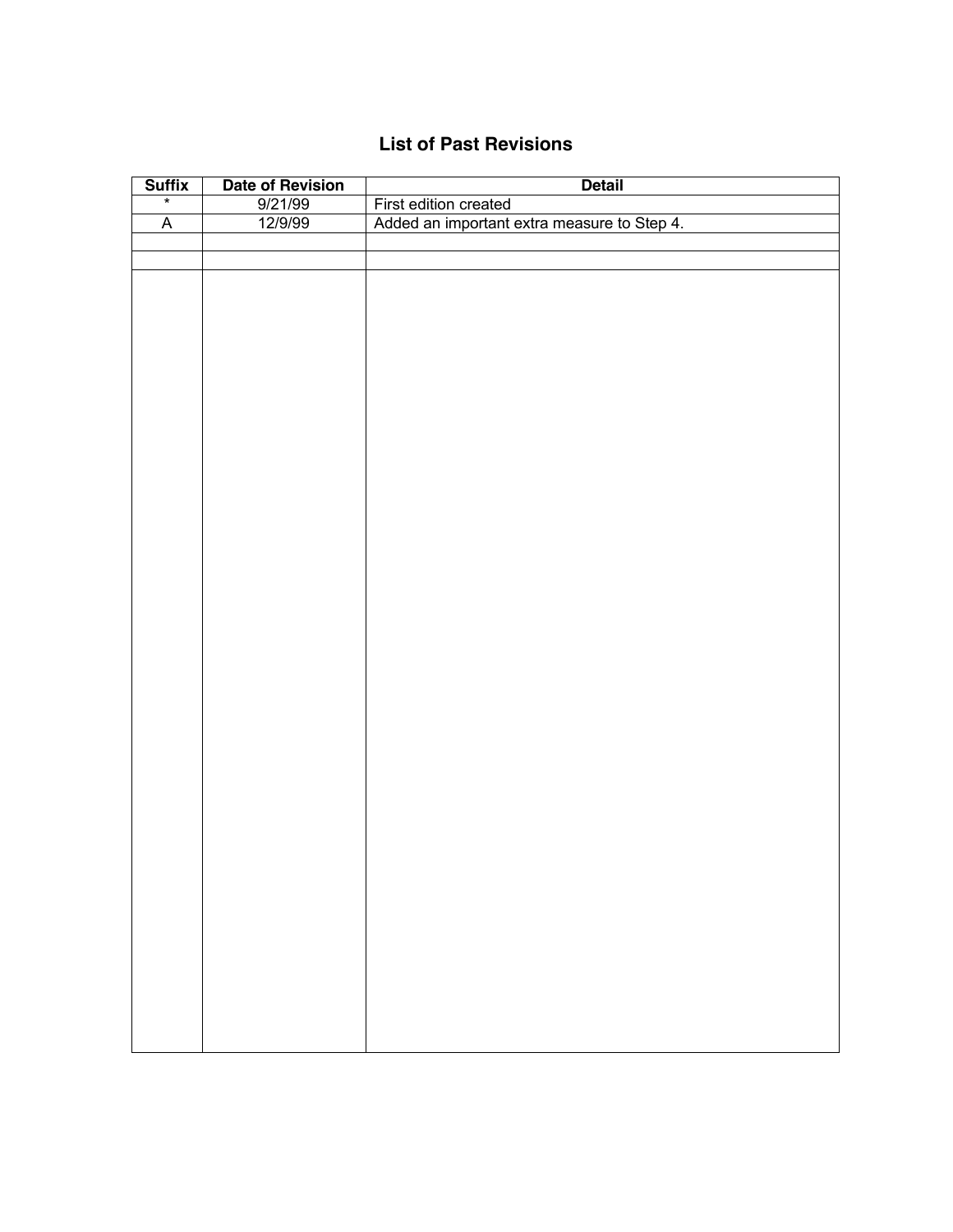## **Initialization Procedure for M32**

## **Step 1: Clear of RAM area**

*1. For M32 (MC111) set dip switches as follows* MC111: 1 and 3 are on, all others off MC121: 7 and 8 are on, all others are off *For M32A or M32B (MC161) set dip switches as follows* MC161: 1, 3, and 5 are on, all others are off MC126: 7 and 8 are on, all others are off

- 2. In this condition turn the power on.
- 3. When the power is switched on, the green led on the MC111/MC161 is off. Once the memory is cleared the led comes on. It may take a couple of seconds.

## **Step 2: Loading of system software**

1. Set the dip switches back to their original setting.

Usually: MC111: All off

MC121: 8 is on (the others are off)

- 2. Put the system floppy diskette (BND212W0001) into the floppy drive in the NC.
- 3. Turn the power off then on.

The NC reads the floppy disk automatically and after finishing loading, the position display will appear. You may have "parameter" errors or something similar because parameters have not been loaded in yet. Ignore it and go on.

#### **Step 3: Clearing User - Program – File**

- 1. Select the program page and then select the program file page.
- 2. Push ALL ERASE key and input –9999.
- 3. Make sure that the number of used blocks becomes zero.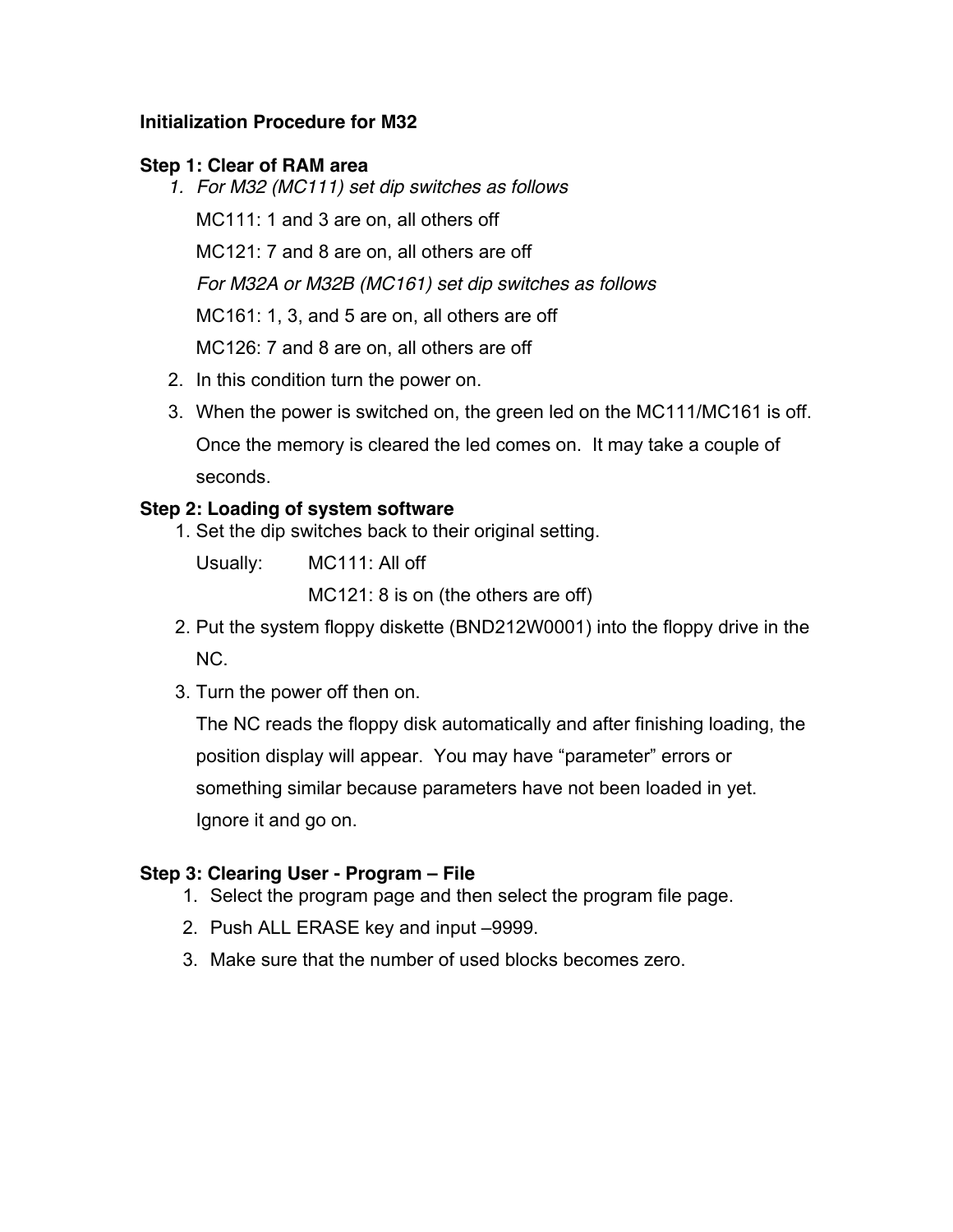## **Step 4: Clearing of System – Program – File**

- 1. Select the parameter page.
- 2. Push the menu key shown in the following pictured and then input 1131.



The option parameter page should appear.

- 3. Set 1 in parameter 0108. This selects the system program files.
- *4.* Turn the power off and then on. *(the system runs in the case that data of the floppy diskette is the same as the data which was loaded.)*
- 5. Select the program page and then select the program file page.
- 6. Push ALL ERASE key and input –9999.
- 7. Make sure that the number of used blocks becomes 1 (this one block is reserved for MDI area)

## **Step 5: Loading of system – macro software**

- 1. Keep the dip switches the same as in step 2.
- 2. Put the macro floppy diskette (BND212W8000) into the floppy drive. (In many cases the macro and parameter disk are the same)
- 3. Turn the power on. The NC will read the diskette automatically and after finishing the message "FLD LOADING COMPLETE" will appear.
- 4. Pull the floppy disk out and power off and on. Make sure that system programs are loaded in the program file page.

#### **Step 6: Loading of parameters. (If the macro and parameter disk are the same you can skip this step. If there is a separate parameter disk follow this step.)**

- 1. Keep the dip switches the same as in step 2.
- 2. Put the diskette into the floppy drive.
- 3. Turn the NC power on. The NC will read the diskette automatically and give you a message when it is complete.

A